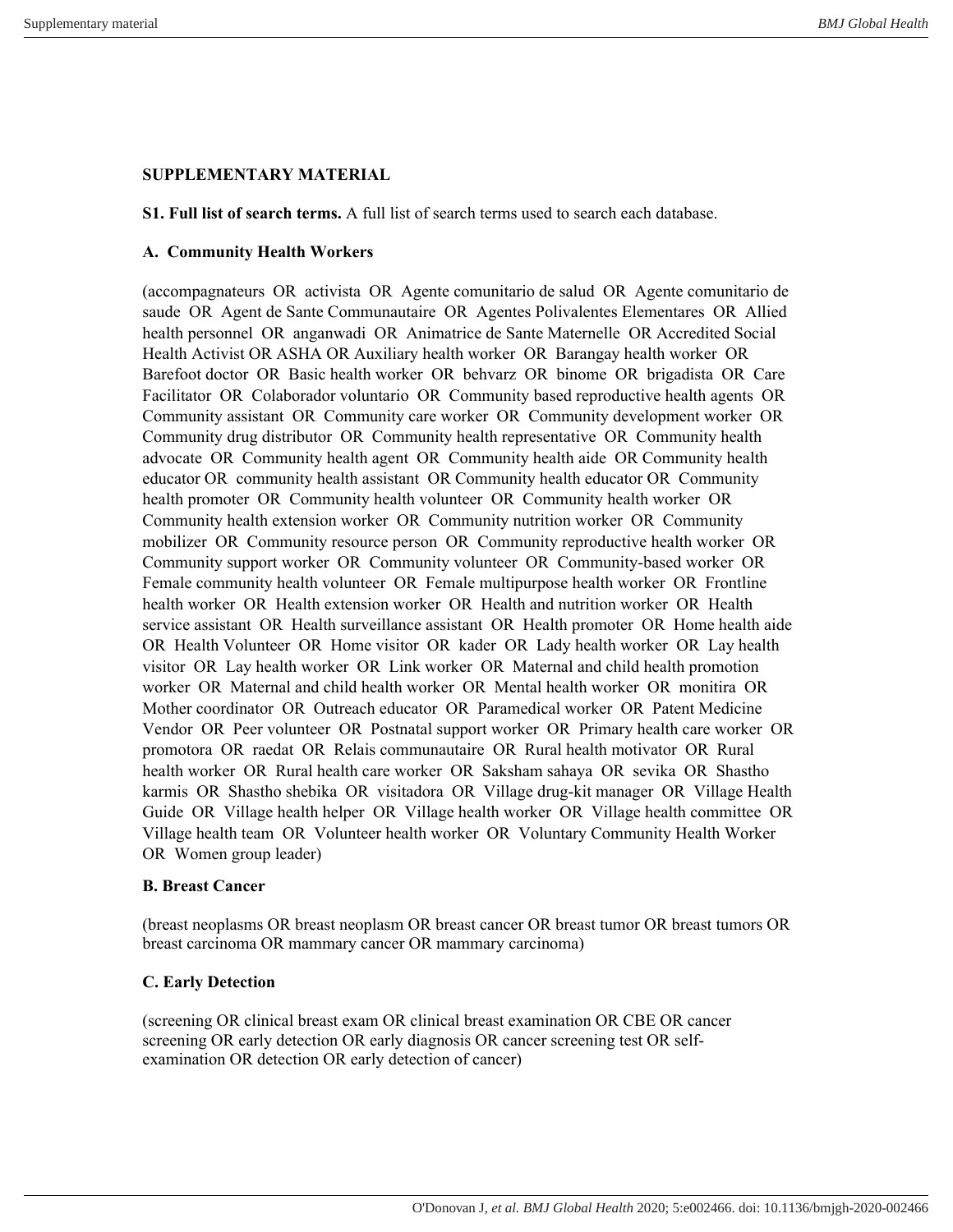#### **D. Low-and Middle-Income Countries**

(developing countries or developing country or medically underserved area or medically underserved areas or medically underserved areas LMIC or low income countries or low income country or middle income countries or middle income country or global or resource poor or low resource or third world country or third world countries or Africa or Central Asia or Western Asia or Southeastern Asia or Indian Ocean Islands or Central America or South America or Eastern Europe or Transcaucasia or China or Korea or Mongolia or Mexico or Caribbean Region or Pacific Islands or Africa or Sub-Saharan Africa or Sub Saharan Africa or Africa South of the Sahara or Central Asia or Western Asia or Southeastern Asia or Indian Ocean Islands or Central America or South America or Eastern Europe or Transcaucasia or Caribbean or Pacific Islands or Afghan or Afghani or Afghanistan or Bangladesh or Bangladeshi or Benin or Beninese or Burkina Faso or Burkinabe or Burundi or Burundian or Cambodia or Cambodian or Central African Republic or Central African or Central Africa or Chad or Chadian or Comoros or Comoran or Congo or Congolese or Eritrea or Eritrean or Ethiopia or Ethiopian or Gambia or Gambian or Guinea or Guinean or Haiti or Haitian or Kenya or Kenyan or Korea or Korean or Kyrgyz or Kyrgyzstan or Liberia or Liberian or Madagascar or Malagasy or Malawi or Malawian or Mali or Malian or Mozambique or Mozambican or Myanmar or Myanmarese or Burmese or Nepal or Nepalese or Niger or Nigerien or Nigeria or Nigerian or Rwanda or Rwandan or Sierra Leone or Sierra Leonean or Somalia or Somalian or Tajikistan or Tajik or Tadzhik or Tanzania or Tanzanian or Togo or Togolese or Uganda or Ugandan or Zimbabwe or Zimbabwean or Angola or Angolan or Armenia or Armenian or Belize or Belizean or Bhutan or Bhutanese or Bolivia or Bolivian or Cameroon or Cameroonian or Cape Verde or Cape Verdian or Cape Verdean or Cote d'Ivoire or Ivory Coast or Ivorian or Djibouti or Egypt or Egyptian or El Salvador or Salvadorian or Salvadorans or Fiji or Fijian or Georgia or Georgian or Ghana or Ghanaian or Guatemala or Guatemalan or Guyana or Guyanese or Honduras or Honduran or Indonesia or Indonesian or India or Indian or Iraq or Iraqi or Kiribati or Kosovo or Kosovar or Laos or Lao or Laotian or Lesotho or Marshall Islands or Marshallese or Mauritania or Mauritanian or Micronesia or Micronesian or Moldova or Moldovan or Mongolia or Mongolian or Morocco or Moroccan or Nicaragua or Nicaraguan or Nigeria or Pakistan or Pakistani or Papua New Guinea or Papua New Guinean or Paraguay or Paraguayan or Philippines or Filipino or Samoa or Samoan or Sao Tome or Principe or Santomean or Senegal or Senegalese or Solomon Islands or Solomon Islander or Sri Lanka or Sri Lankan or Sudan or Sudanese or Swazi or Swaziland or Syria or Syrian or East Timor or East Timorese or Tonga or Tongan or Turkmenistan or Turkmen or Tuvalu or Tuvaluan or Ukraine or Ukrainian or Uzbekistan or Uzbek or Vanuatu or Vietnam or Vietnamese or West Bank or Gaza or Yemen or Yemeni or Yemenite or Zambia or Zambian or Albania or Argentinian or Azerbaijan or Azerbaijani or Belarus or Belarusian or Bosnia or Bosnian or Botswana or Brazil or Brazilian or Bulgaria or Bulgarian or Barbados or Bajan or Barbadians or Chile or Chilean or China or Chinese or Colombia or Columbian or Costa Rica or Costa Rican or Dominica or Dominican or Ecuador or Ecuadorean or Gabon of Gabonese or Grenada or Grenadian or Iran or Iranian or Jamaica or Jamaican or Jordan or Jordanian or Kazakhstan or Kazakhstani or Latvia or Latvian or Lebanon or Lebanese or Libya or Libyan or Lithuania or Lithuanian or Macedonia or Macedonian or Malaysia or Malaysian or Maldives or Maldivian or Mauritius or Mauritian or Mauritania or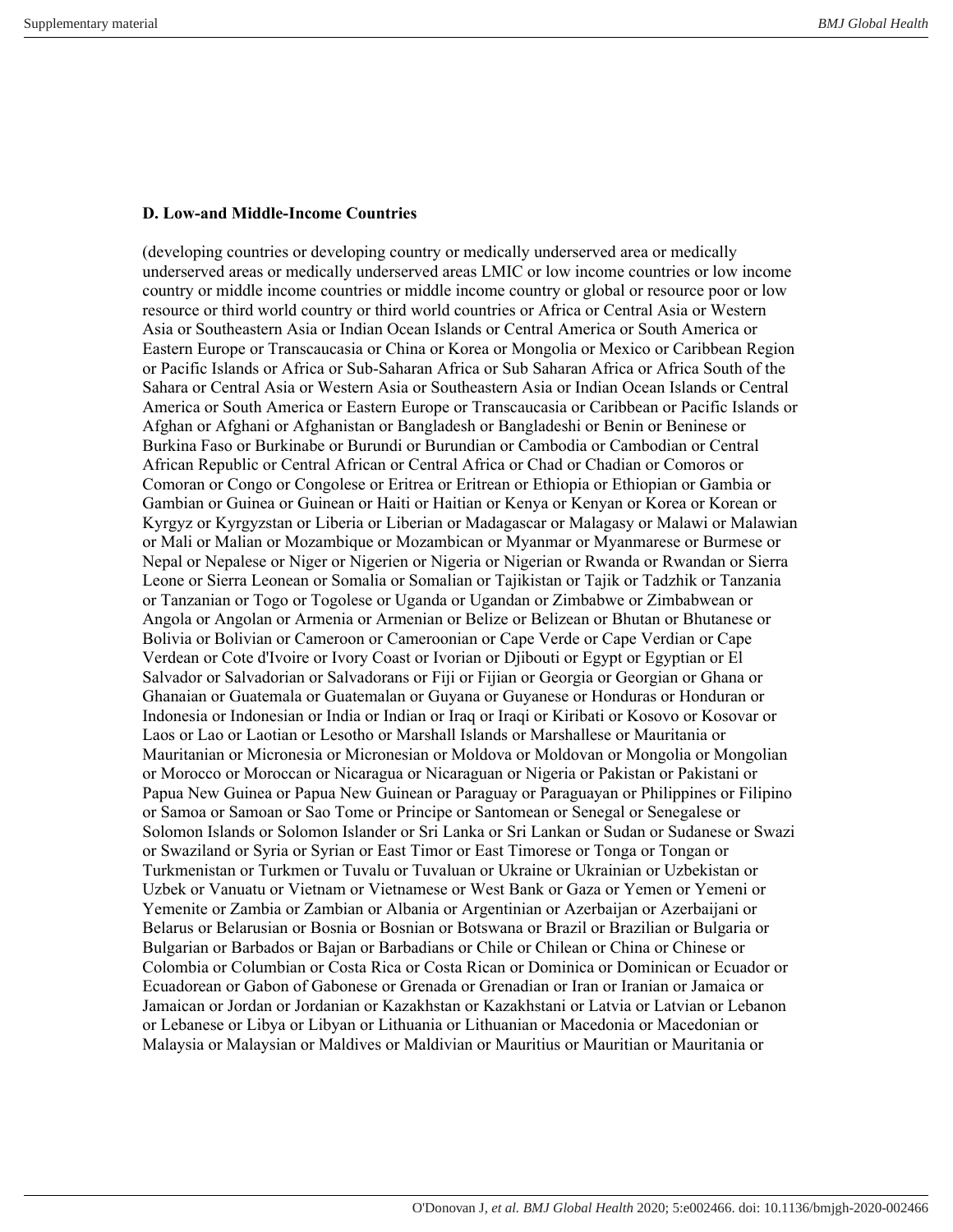Mauritanian or Mexico or Mexican or Montenegro or Montenegrin or Namibia or Namibian or Palau or Palauan or Panama or Panamanian or Peru or Peruvian or Romania or Romanian or Russia or Russian or Serbia or Serbian or Seychelles or Seychellois or South Africa or South African or Saint Kitts or Saint Lucia or Saint Vincent or Suriname or Surinamer or Thailand or Thai or Tunisian or Turkey or Uruguay or Venezuela or Venezuelan or Guinea Bissau or Western Africa)

**S2 Table. Database search results.** A table outlining the number of results generated from each individual database (after de-duplication).

| <b>Database</b>                                      | <b>Number of hits</b> |
|------------------------------------------------------|-----------------------|
| <b>Biosis</b>                                        | 34                    |
| Embase                                               | 207                   |
| Journal of Food Science and Technology Abstracts     |                       |
| (FSTA, by Ebsco)                                     |                       |
| Global Health, by Ovid                               | 202                   |
| PubMed/Medline                                       | 1027                  |
| Scientific Electronic Library Online (SciELO)/ Latin | 8                     |
| American and Caribbean Health Sciences Literature    |                       |
| (LILACS)                                             |                       |
| Web of Science +                                     | 1093                  |

#### **S3 Table. Summary table of included studies**

https://doi.org/10.7910/DVN/LDRYO2